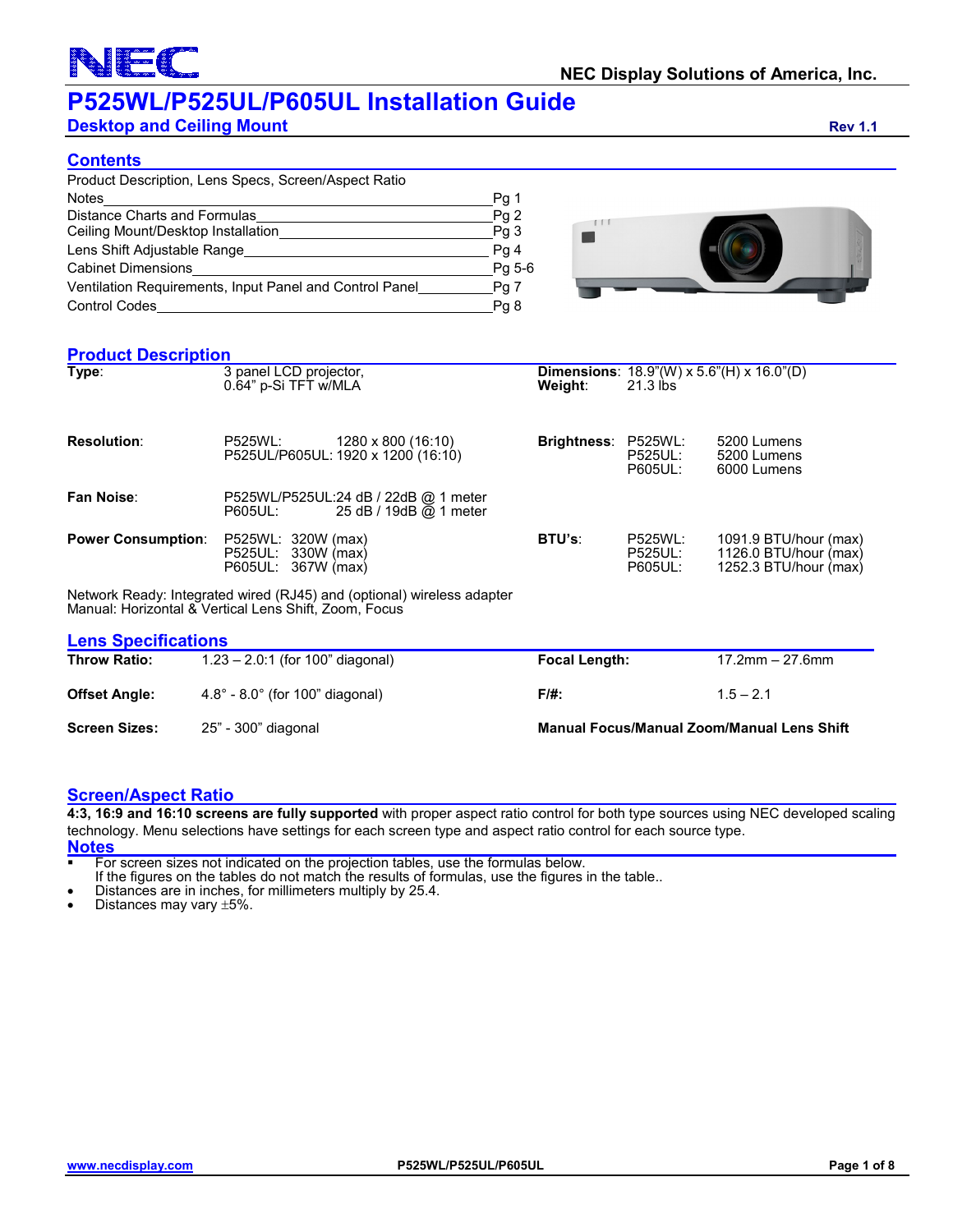

### **Desktop and Ceiling Mount Rev 1.1**

### **Formulas: 16:10 Aspect Ratio**

The Projection Formulas use the image width for calculation. Image width is the same for all aspect ratios, only vertical image size varies. For proper projector placement, determine the image width for a desired screen size. Use the Screen Formulas below to calculate all screen dimensions. Plug in the image width for "W" in the Projection Formulas. **Refer to the diagrams and charts for popular screen sizes on page 4:**

### **16:10 Screen Formulas:**

 $W = H \times 16/10$  $H = W \times 10/16$ Screen Diagonal = W x 18.868/16

### **Projection Formulas:**

 $C$  (wide) = 1.237W  $- 1.394$  $C$  (tele) = 1.999W  $- 1.326$ Vertical Lens Shift Max (Up) = 0.0625W Vertical Lens Shift Max (Down) = -0.3125W  $\alpha$  (wide) = tan<sup>-1</sup> (B/C(wide))  $\alpha$  (tele) = tan<sup>-1</sup> (B/C(tele)) Horizontal Lens Shift Max (Right) = 0.29W Horizontal Lens Shift Max (Left) = 0.-29W

*Note: For screen sizes not indicated on the projection tables, use the formulas on page 1.*

### **Distance Charts**

The following shows the proper relative positions of the projector and screen. Refer to the table to determine the position of installation. Distances are in inches. For millimeters multiply by 25.4.

| Screen Size (16:10) |          | $\mathsf{C}$ |             | Vertical Lens Shift Range |             |                | α                        |             | Horizontal Lens Shift<br>Range |                          |      |               |   |       |
|---------------------|----------|--------------|-------------|---------------------------|-------------|----------------|--------------------------|-------------|--------------------------------|--------------------------|------|---------------|---|-------|
| Diagonal            | Width(W) | Height (H)   | wide - tele |                           | Max<br>(Up) |                | Max<br>(Down)            | wide - tele |                                | Max<br>(Right)           |      | Max<br>(Left) |   |       |
| inches              | inches   | inches       |             | inches                    |             | inches         |                          |             | degrees                        |                          |      | inches        |   |       |
| 57                  | 48       | 30           | 58          | $\overline{a}$            | 95          | 3              | ÷                        | $-15$       | 17.2                           | ÷,                       | 10.8 | 14            |   | $-14$ |
| 66                  | 56       | 35           | 68          | $\overline{\phantom{a}}$  | 111         | 3              | $\overline{\phantom{a}}$ | $-17$       | 17.2                           | ٠                        | 10.7 | 16            | ٠ | $-16$ |
| 68                  | 58       | 36           | 70          | $\overline{\phantom{a}}$  | 114         | 4              | ٠                        | $-18$       | 17.2                           | $\overline{a}$           | 10.7 | 17            | ٠ | $-17$ |
| 75                  | 64       | 40           | 77          | $\overline{\phantom{a}}$  | 126         | 4              | ٠                        | $-20$       | 17.2                           | $\overline{\phantom{a}}$ | 10.7 | 18            | ٠ | $-18$ |
| 79                  | 67       | 42           | 81          | $\overline{\phantom{a}}$  | 133         | 4              | ٠                        | $-21$       | 17.1                           | $\overline{a}$           | 10.7 | 19            | ٠ | $-19$ |
| 85                  | 72       | 45           | 88          | $\overline{\phantom{a}}$  | 143         | 5              | ٠                        | $-23$       | 17.1                           | $\overline{a}$           | 10.7 | 21            | ٠ | $-21$ |
| 92                  | 78       | 49           | 95          | $\overline{\phantom{a}}$  | 155         | 5              | $\overline{\phantom{a}}$ | $-24$       | 17.1                           | $\overline{a}$           | 10.7 | 23            | ٠ | $-23$ |
| 98                  | 83       | 52           | 101         | $\overline{\phantom{a}}$  | 165         | 5              | ٠                        | $-26$       | 17.1                           | ÷                        | 10.7 | 24            | ٠ | $-24$ |
| 102                 | 86       | 54           | 106         | $\overline{\phantom{a}}$  | 172         | 5              | $\overline{\phantom{a}}$ | $-27$       | 17.1                           | $\overline{a}$           | 10.7 | 25            | ٠ | $-25$ |
| 111                 | 94       | 59           | 115         | $\overline{\phantom{a}}$  | 187         | 6              | $\overline{\phantom{a}}$ | $-29$       | 17.1                           | ÷                        | 10.7 | 27            | ٠ | $-27$ |
| 113                 | 96       | 60           | 117         | $\overline{\phantom{a}}$  | 190         | 6              | ٠                        | $-30$       | 17.1                           | ٠                        | 10.7 | 28            | ٠ | $-28$ |
| 123                 | 104      | 65           | 128         | $\overline{\phantom{a}}$  | 207         | $\overline{7}$ | ٠                        | $-33$       | 17.0                           | $\overline{a}$           | 10.7 | 30            | ٠ | $-30$ |
| 125                 | 106      | 66           | 130         | $\overline{a}$            | 211         | $\overline{7}$ | ٠                        | $-33$       | 17.0                           | ÷                        | 10.7 | 31            | ٠ | $-31$ |
| 147                 | 125      | 78           | 153         | $\overline{a}$            | 248         | 8              | ٠                        | $-39$       | 17.0                           | $\overline{a}$           | 10.7 | 36            | ٠ | $-36$ |
| 149                 | 126      | 79           | 155         | $\overline{\phantom{a}}$  | 251         | 8              | ٠                        | $-39$       | 17.0                           | $\overline{a}$           | 10.7 | 37            | ٠ | $-37$ |
| 213                 | 181      | 113          | 222         | ٠                         | 360         | 11             | ٠                        | -56         | 17.0                           | ٠                        | 10.7 | 52            | ٠ | $-52$ |
| 255                 | 216      | 135          | 266         | $\overline{\phantom{a}}$  | 431         | 14             | ٠                        | -68         | 16.9                           | $\overline{a}$           | 10.7 | 63            | ۰ | $-63$ |
| 270                 | 229      | 143          | 282         | ٠                         | 456         | 14             | ٠                        | $-72$       | 16.9                           | $\overline{\phantom{a}}$ | 10.7 | 66            | ۰ | -66   |
| 300                 | 254      | 159          | 313         | ٠                         | 507         | 16             | $\overline{a}$           | $-79$       | 16.9                           | ۰                        | 10.7 | 74            | ۰ | $-74$ |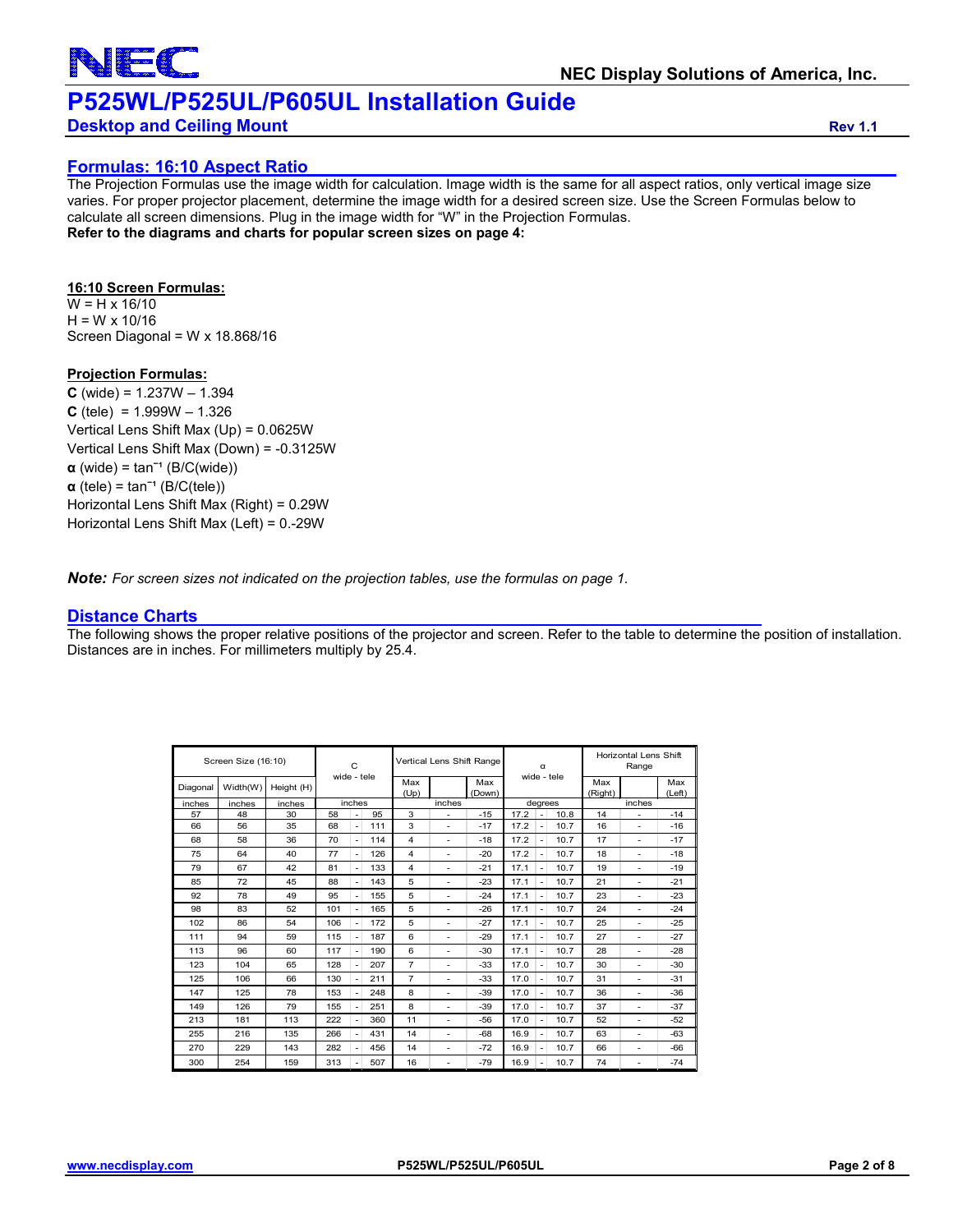

**Desktop and Ceiling Mount Rev 1.1 Rev 1.1** 

### **Ceiling Mounted**



### **Desktop**

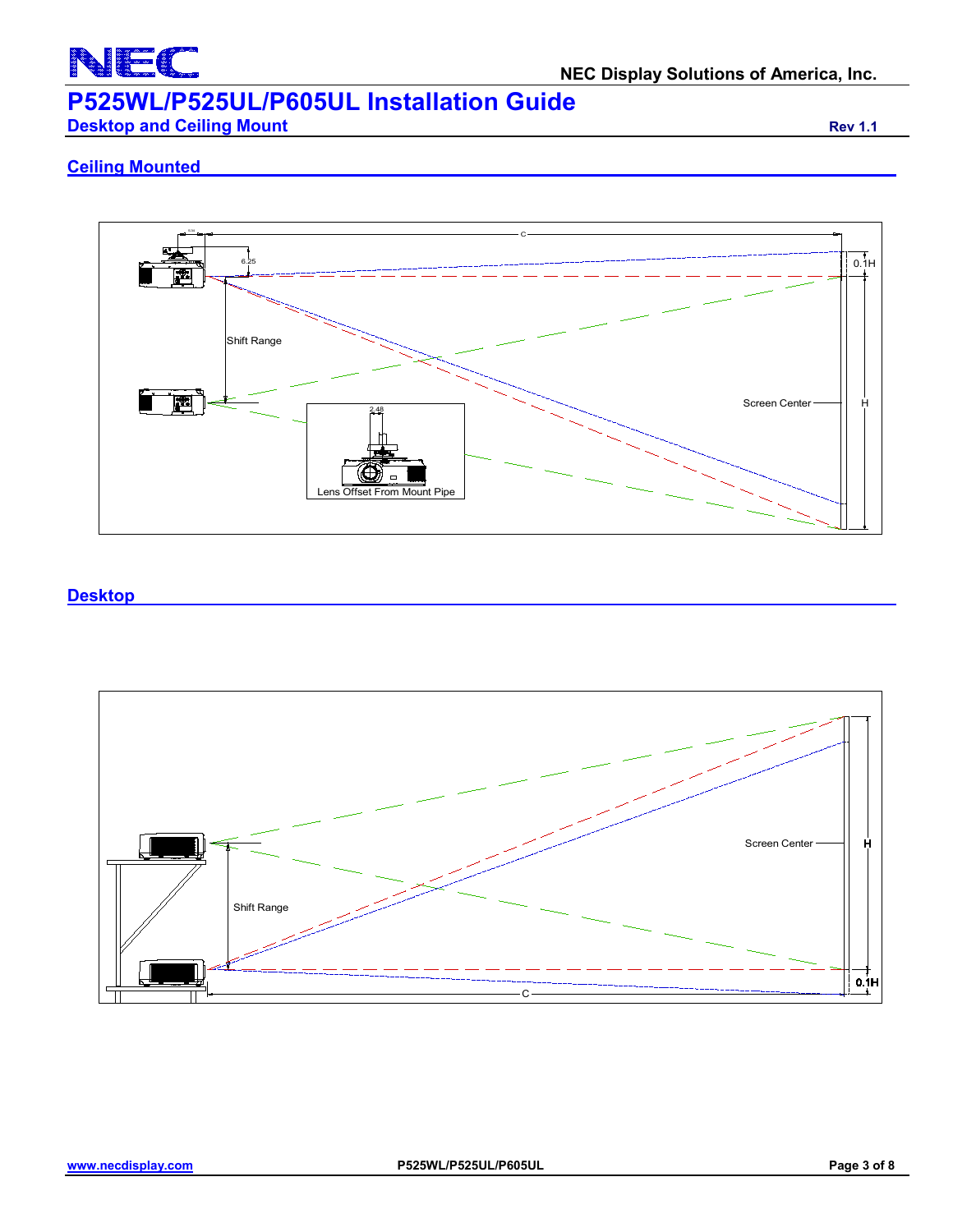### **NEC Display Solutions of America, Inc. P525WL/P525UL/P605UL Installation Guide**

### **Desktop and Ceiling Mount Rev 1.1 Rev 1.1**

**Lens Shift Adjustable Range**

### **Lens Shift Range for Desktop and Ceiling Mount Application**

The diagram below shows the location of the image position in the lens for the P525WL/P525UL. The P525WL/P525UL has a maximum horizontal lens shift range of +/- 29% and a maximum vertical lens shift of + 60%. The lens can be shifted within the shaded area as shown using the normal projection position as a starting point.



**Note:** Projector is set out of the box at center position, which is how it is depicted above.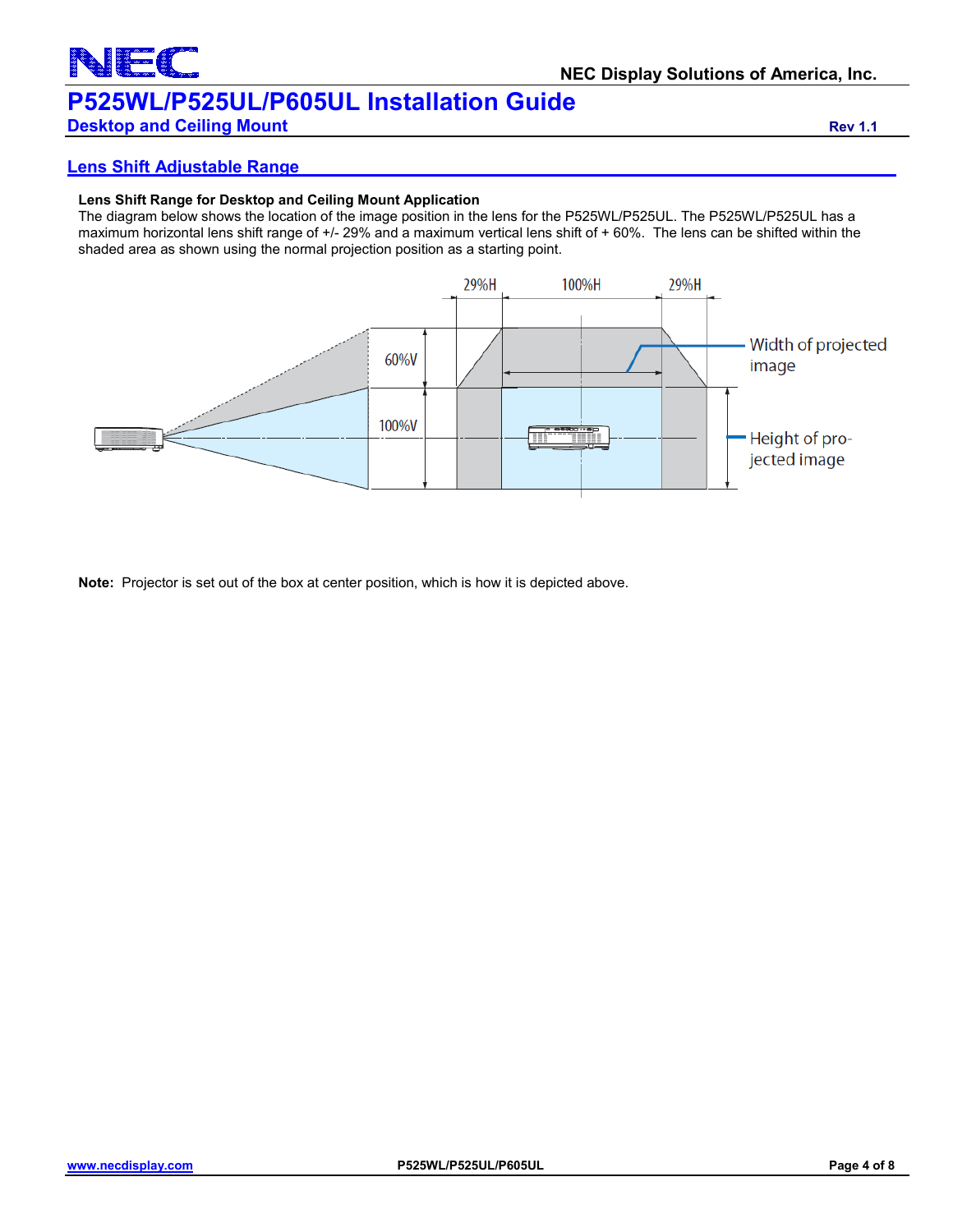# $\overline{\phantom{0}}$

## **P525WL/P525UL/P605UL Installation Guide**

**Desktop and Ceiling Mount Rev 1.0 Rev 1.0 Rev 1.0** 

### **Cabinet Dimensions**

The following diagrams show the cabinet dimensions for the P525WL/P525UL. Dimensions are in inches. For millimeters multiply by 25.4.

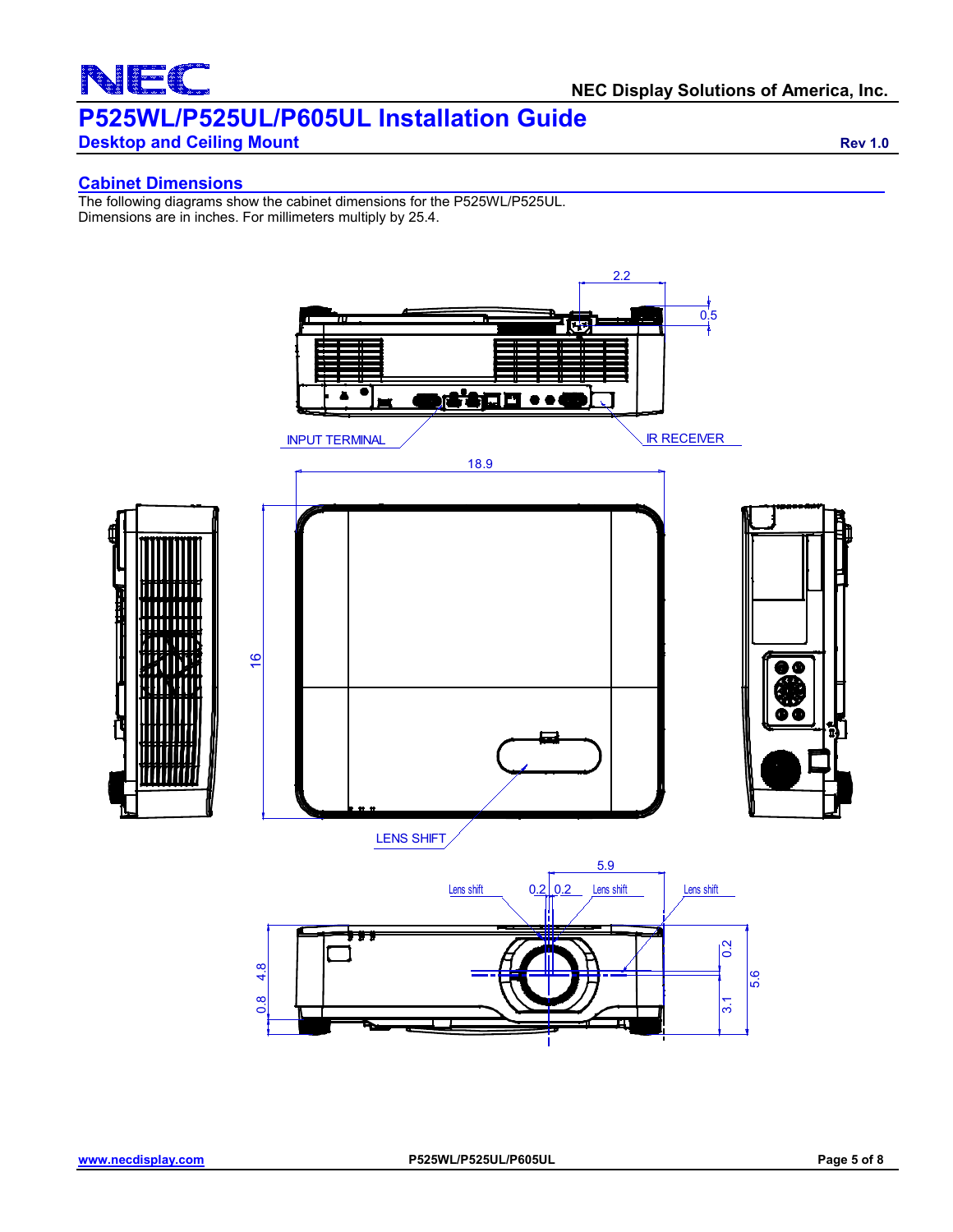

**Desktop and Ceiling Mount Rev 1.0** 

### **Cabinet Dimensions**

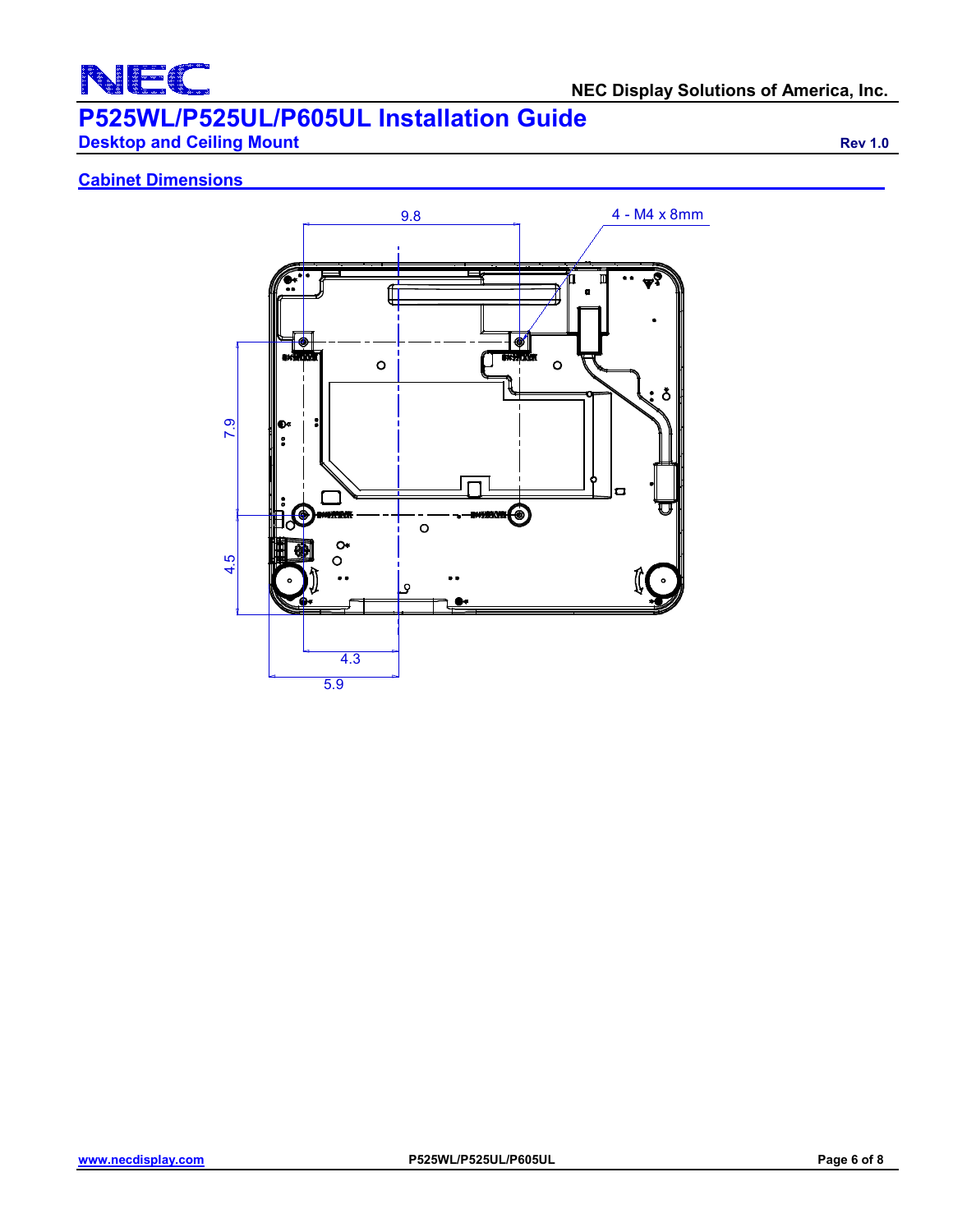

**Desktop and Ceiling Mount Rev 1.0 Rev 1.0 Rev 1.0** 

### **Ventilation Requirements**



### **Input Panel**



### **Control Panel**